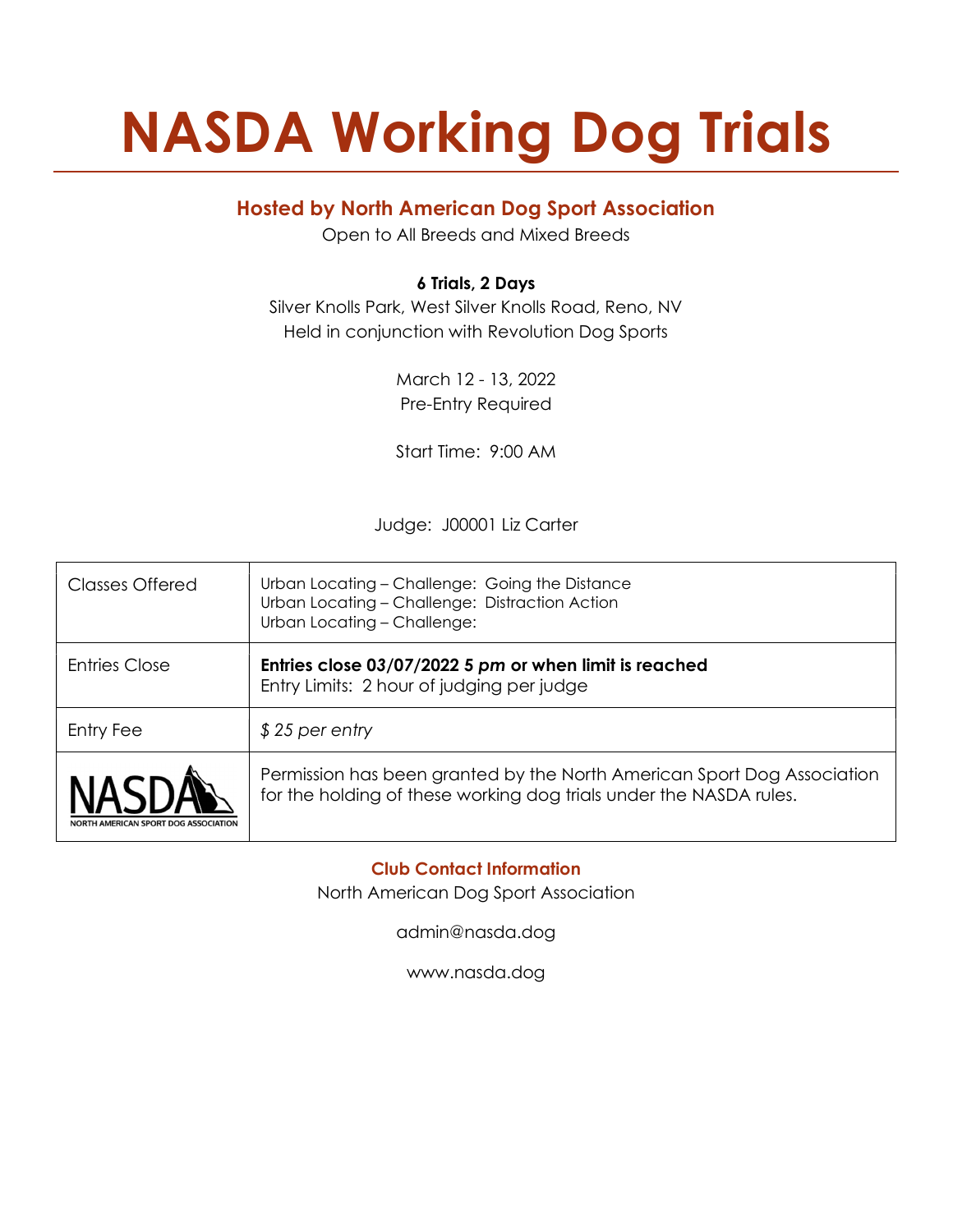## Dog Registration:

Dogs must be registered with the North American Sport Dog Association. Registration is a one-time fee. You may register your dog online at http://nasda.dog/registration/.

## Rules:

For complete rules, visit nasda.dog

#### Awards:

Awards will be handed out at the conclusion of the trial. Ribbons are awarded for qualifying score, Best of Breed and High in Class. New title ribbons will be awarded.

## Venue:

Exhibitors will be crating in their vehicles. **NASDA** reserves the right to remove any individual for any reason from the premises. No refunds will be issued. Please pack food and water for you and your dog.

## Notice to Exhibitors:

- Refunds will be mailed 7 days after the event.
- No refund for cancellations after the closing date.
- No refunds will be made for cancellations after the closing date or entries which are absent, disqualified, excused or barred from competition by decision of the Trial Committee.
- Exhibitors are responsible for complete, accurate and legible information on their entry forms.
- It is expressly understood that exhibitors alone are responsible for behavior of their dogs, children and/or guests. Any exhibitor whose dogs, children and/or guests repeatedly engage in unsafe or disruptive behavior may, at the discretion of the Trial Committee, be asked to leave the trial site. In such case, no refund on any entry will be made.
- All dogs must be on leash at all times except when competing.
- Exhibitors are responsible for being in the staging area when it is their turn to run.
- Please be courteous and pick up after your dog.
- All entries must be accompanied by entry fees to be valid. A declined payment or returned check does not constitute a valid entry. There will be a \$40 fee for any returned check or payment. Checks must be made payable to Revolution Dog Sports. (This is not a typo)
- NASDA reserves the right to refuse any entry without cause or explanation.